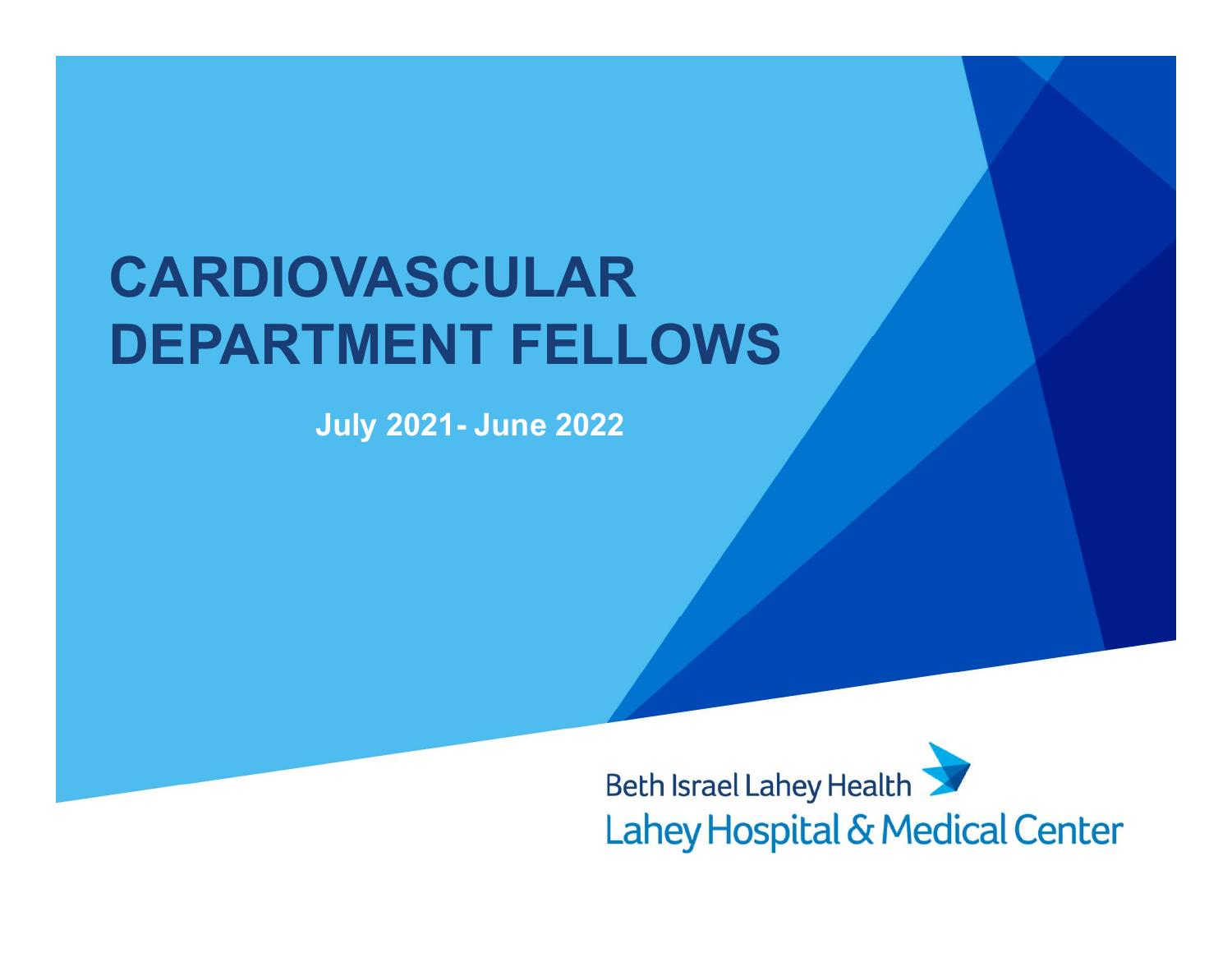# GENERAL CARDIOLOGY FELLOW 1 st Year

## Andrew Wall

o Medical School:

Albany Medical College

o Residency:

University of Vermont Medical **Center** 

o Future Interests:

General Cardiology

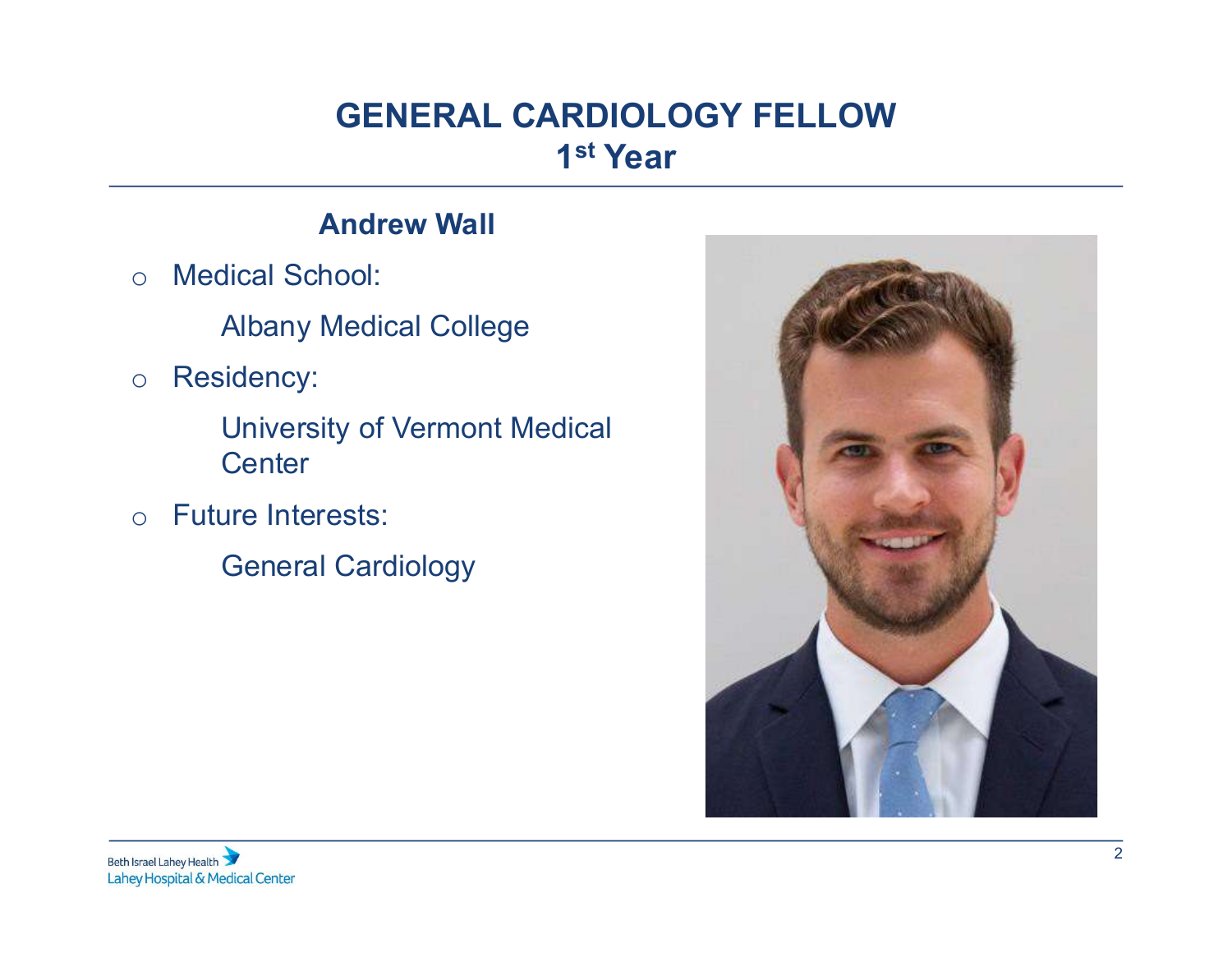# GENERAL CARDIOLOGY FELLOW 1 st Year

## Jeffrey Corbett

o Medical School:

University of New England

o Residency:

University of Rochester

o Future Interests:

General Cardiology

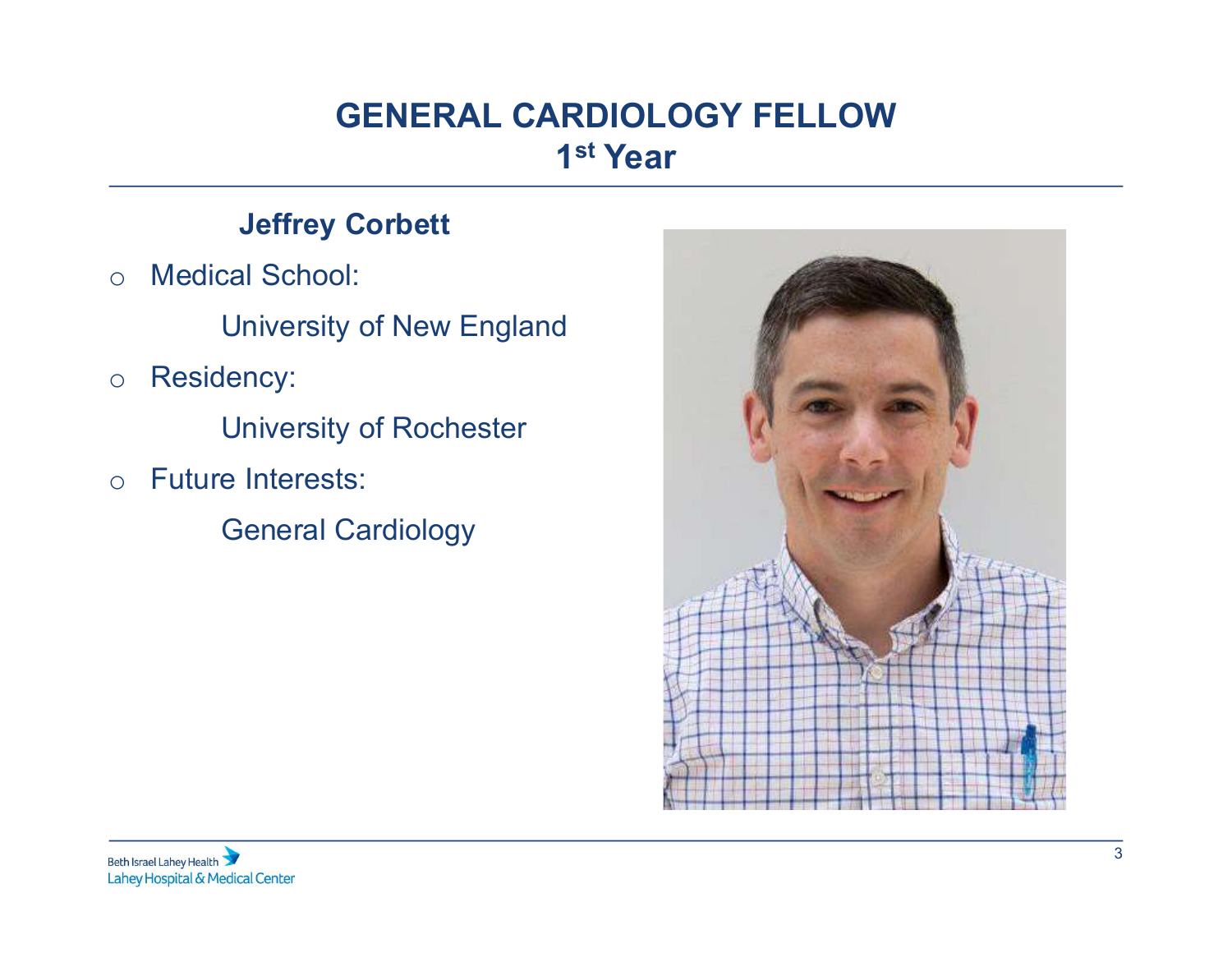# GENERAL CARDIOLOGY FELLOW<br>
1<sup>st</sup> Year<br>
Rohan Parikh<br>
hool:<br>
N H L. Municipal Medical GENERAL CARDIOLOGY FELLOW 1 st Year

o Medical School:

Smt. N.H.L. Municipal Medical College, India

o Residency:

Western Reserve Health Education, Ohio

o Vascular Medicine Fellowship: Lahey Hospital & Medical Center

o Future Interests:

Interventional cardiology

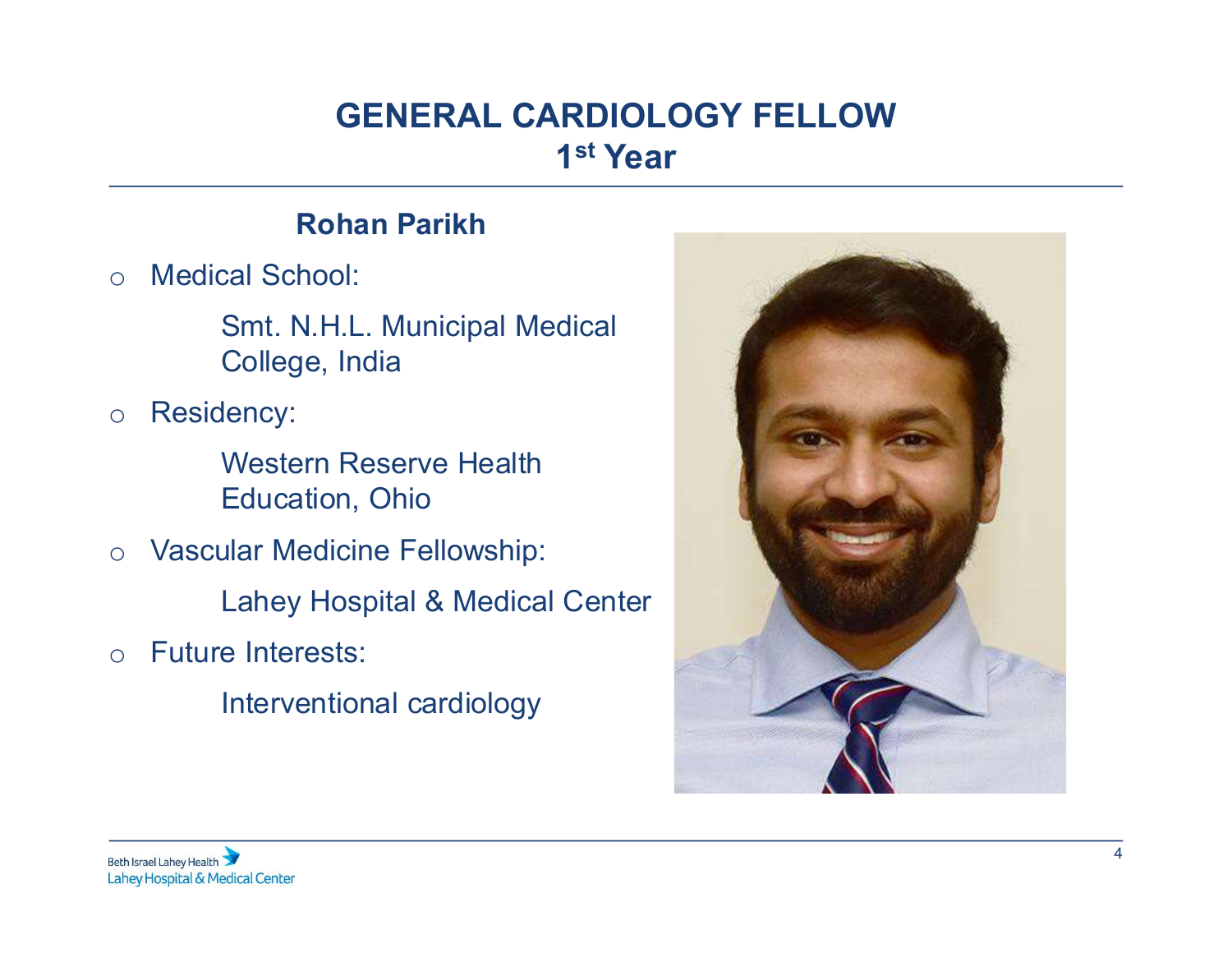# GENERAL CARDIOLOGY FELLOW<br>
1<sup>st</sup> Year<br>
Simarjeet Brar<br>
I School:<br>
aval College of Surgeons GENERAL CARDIOLOGY FELLOW 1 st Year

o Medical School:

Royal College of Surgeons Ireland

o Residency:

**Center** 

o Future Interests:

Interventional Cardiology

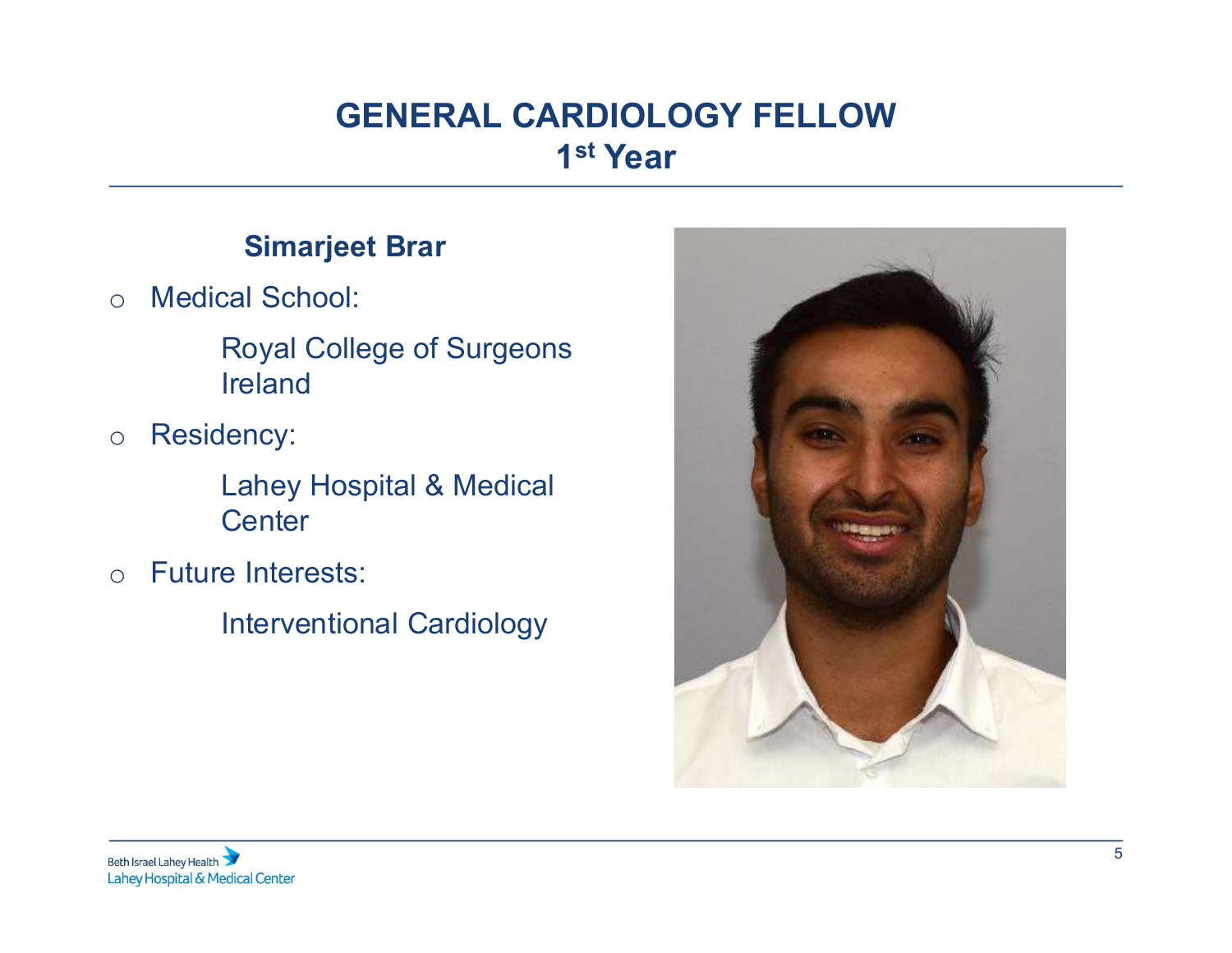# GENERAL CARDIOLOGY FELLOW 2nd Year

## David Mintz

o Medical School:

Touro College of Osteopathic **Medicine** 

o Residency:

Lahey Hospital & Medical **Center** 

o Future Interests:

Advanced Heart Failure and **Transplant** 

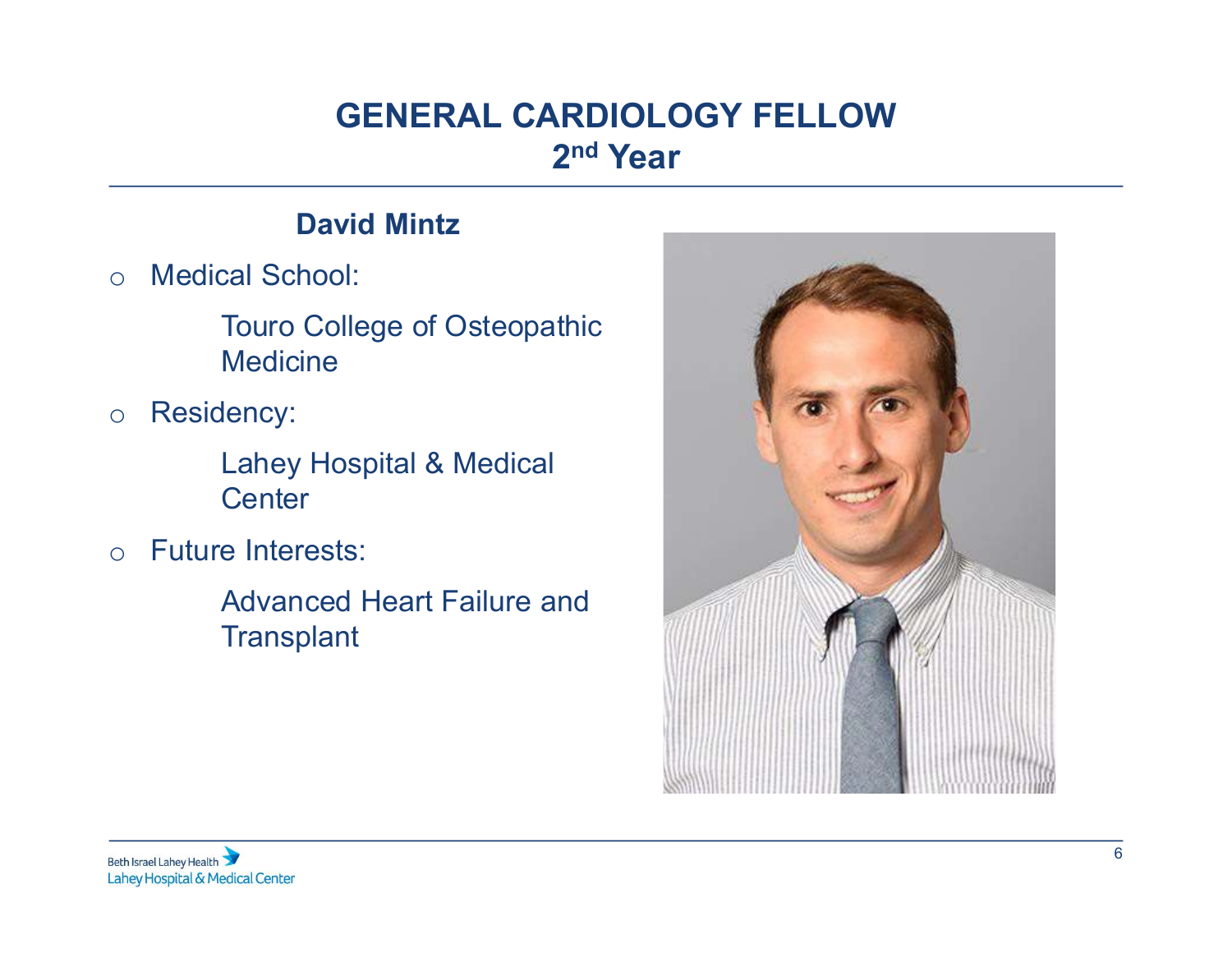# GENERAL CARDIOLOGY FELLON<br>
2<sup>nd</sup> Year<br>
Hoshang Farhad<br>
al School:<br>
Iniversity of Lausanne GENERAL CARDIOLOGY FELLOW 2nd Year

o Medical School:

University of Lausanne, **Switzerland** 

o Residency:

Lahey Hospital & Medical **Center** 

o Future Interests:

Interventional Cardiology

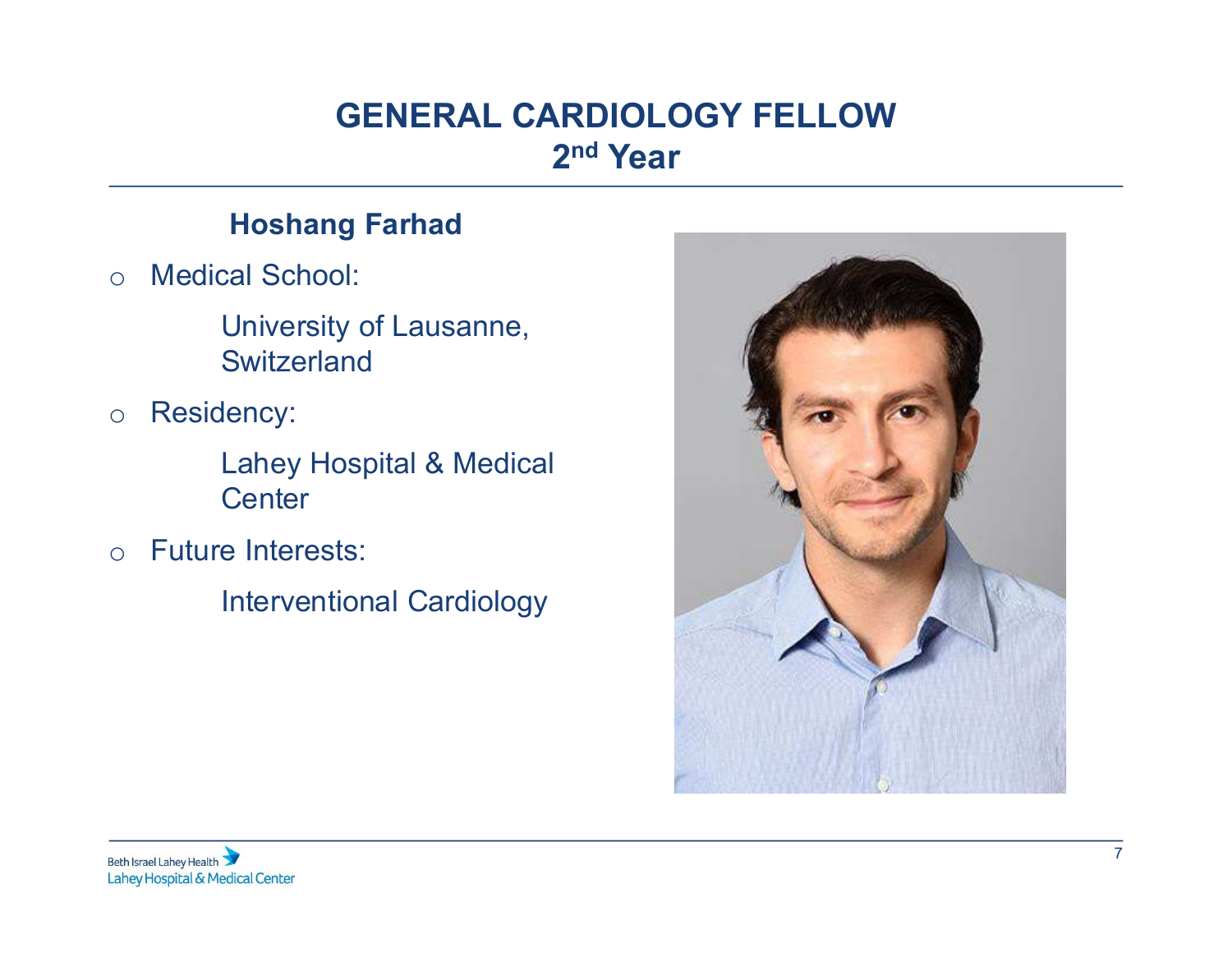# GENERAL CARDIOLOGY FELLOW 2nd Year

## Sardar Hassan Ijaz

o Medical School:

King Edward Medical University, Pakistan

o Residency:

University of Oklahoma Health Sciences Center

o Future Interest:

Interventional Cardiology

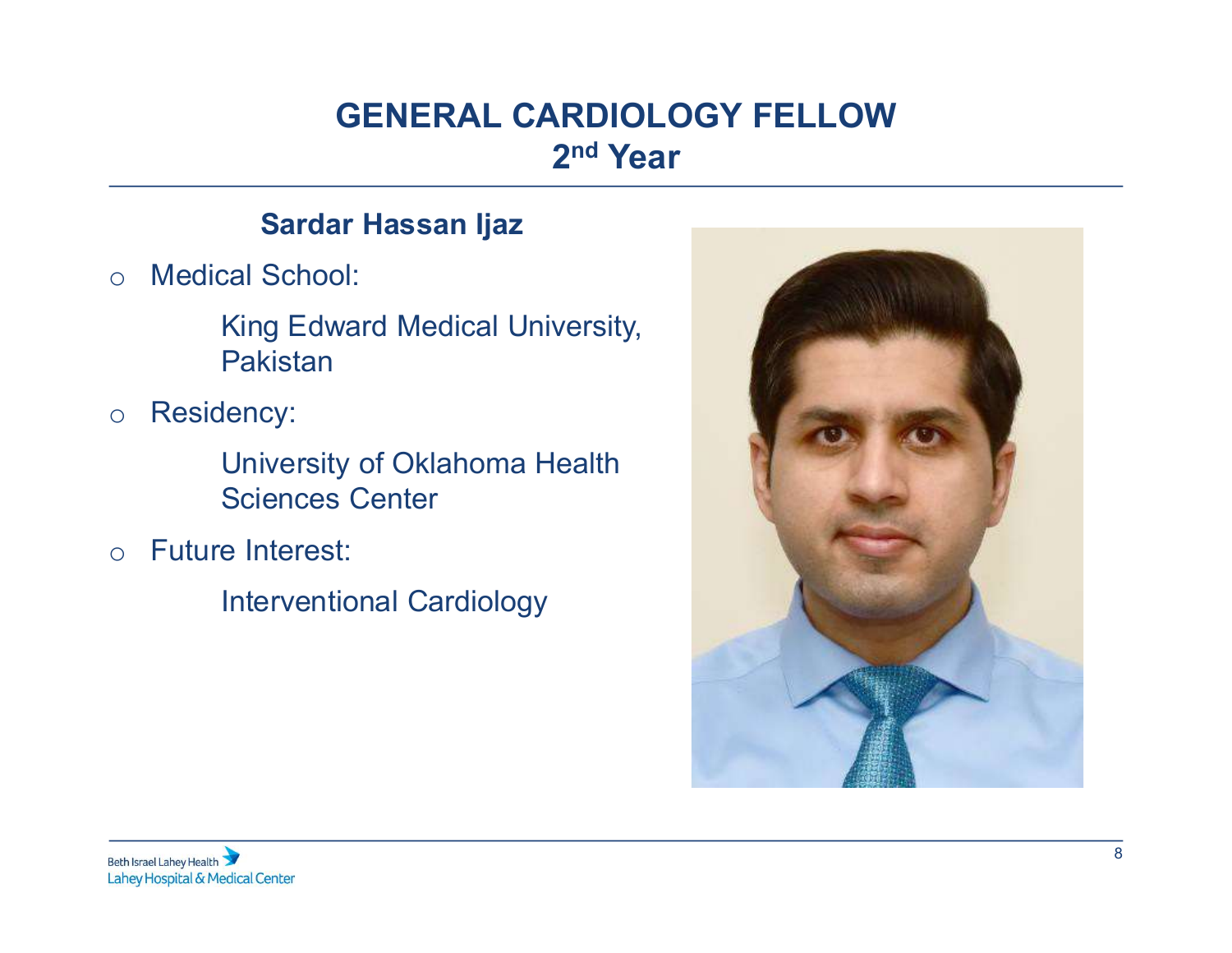# GENERAL CARDIOLOGY FELLOW 2nd Year

## Sonu Susan Abraham

o Medical School:

Government Medical College, Kerala, India

o Residency:

Saint Vincent Hospital, Worcester, Massachusetts

o Future Interests:

Advanced Heart Failure and **Transplant** 

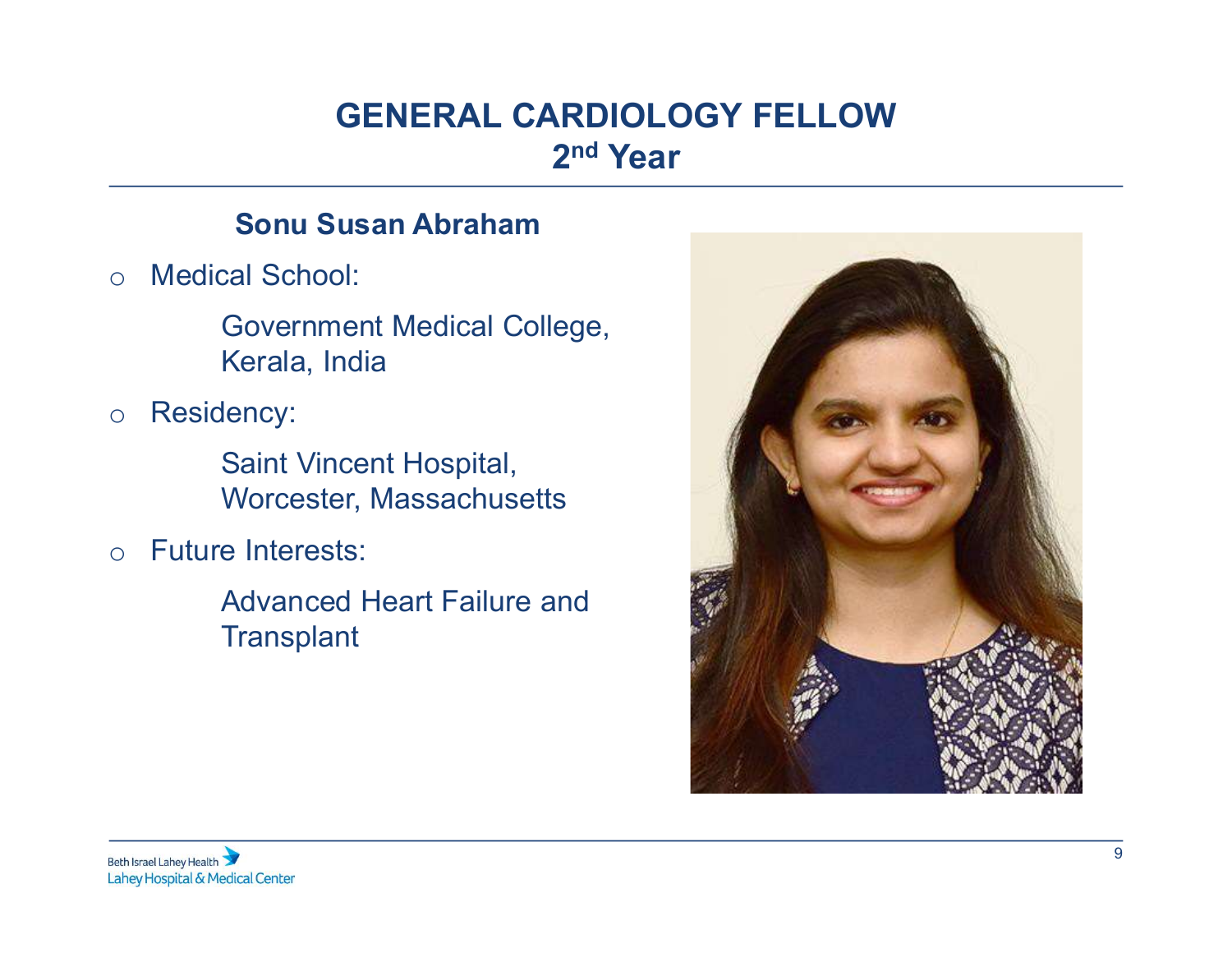# GENERAL CARDIOLOGY FELLOW 3 rd Year

## Michael Cundiff

o Medical School:

Ross University

o Residency:

Lahey Hospital & Medical **Center** 

o Future Interests:

Electrophysiology fellowship at Lahey Hospital & Medical Center

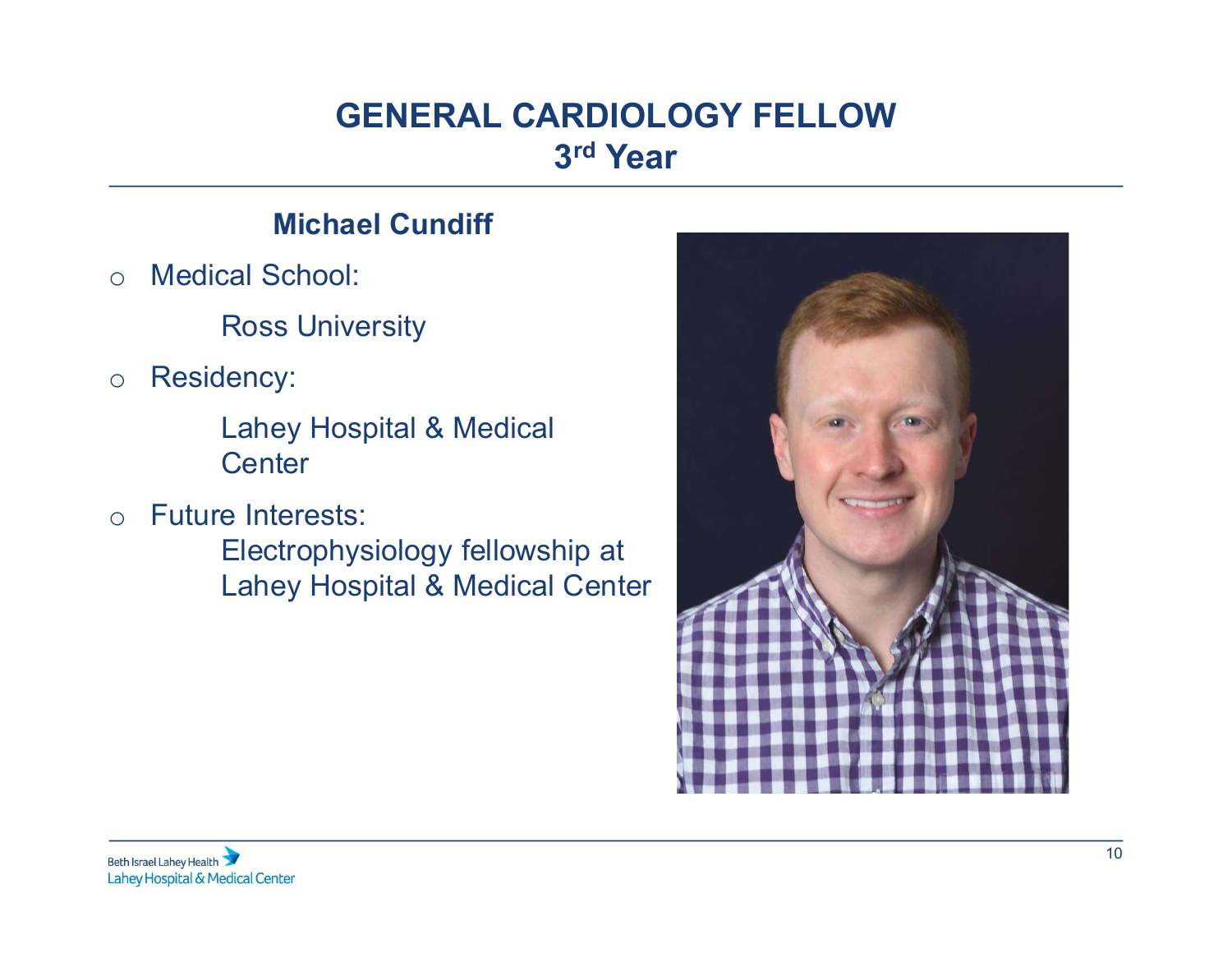# GENERAL CARDIOLOGY FELLOW 3 rd Year

## Katherine Shreyder

o Medical School:

Russian State Medical **University** 

o Residency:

Texas Tech Health Sciences Center, Odessa, Texas

o Future Interests:

General cardiology, Cardiovascular health in women

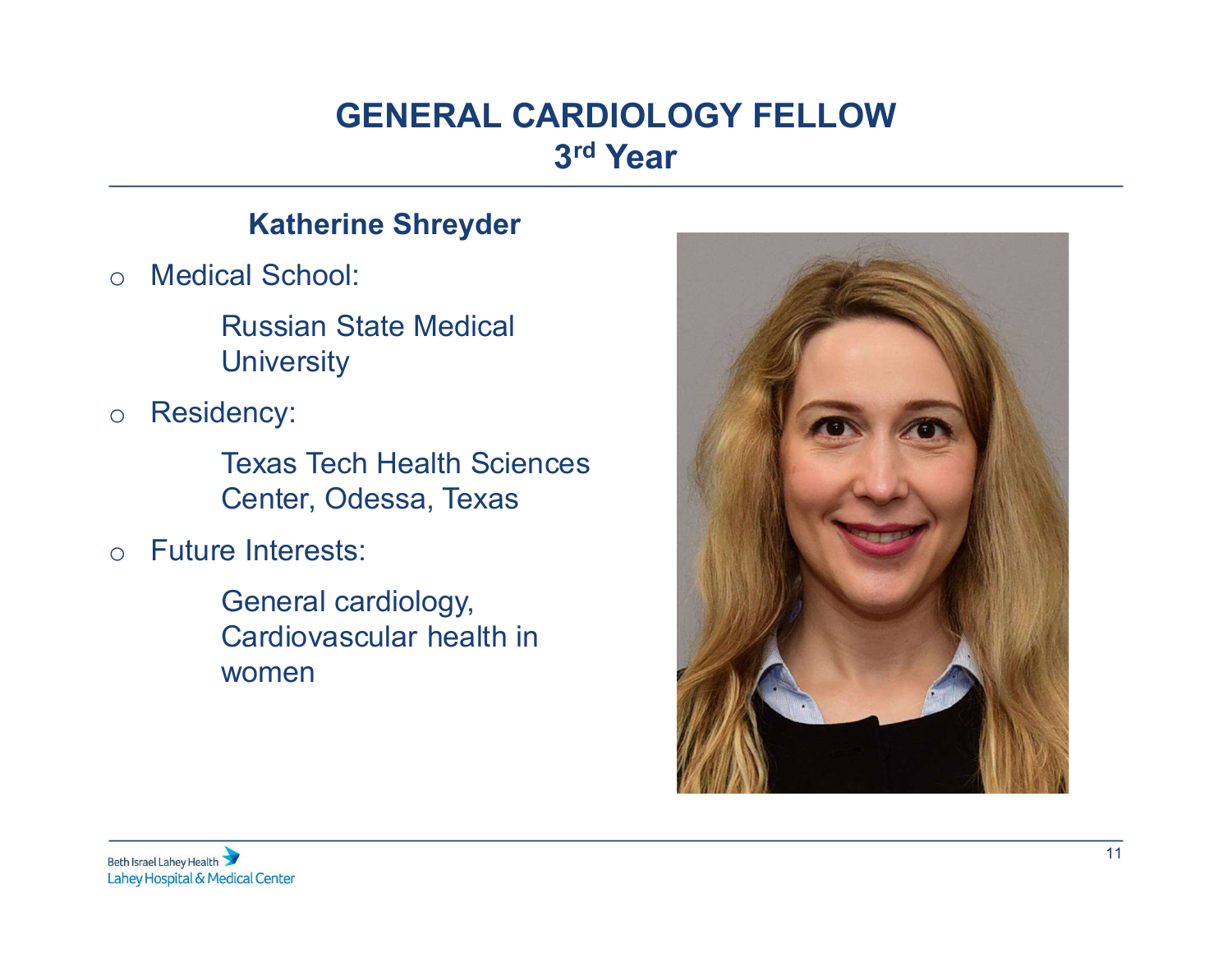# GENERAL CARDIOLOGY FELLOW<br>3rd Year (CHIEF FELLOW)<br>Sahoor Khan<br>hool:<br>Chan University Pakistan GENERAL CARDIOLOGY FELLOW 3 rd Year (CHIEF FELLOW)

o Medical School:

Aga Khan University, Pakistan

- o Residency:
	- University at Buffalo
- o Future Interest:

Interventional Cardiology fellowship at Lahey Hospital & Medical Center

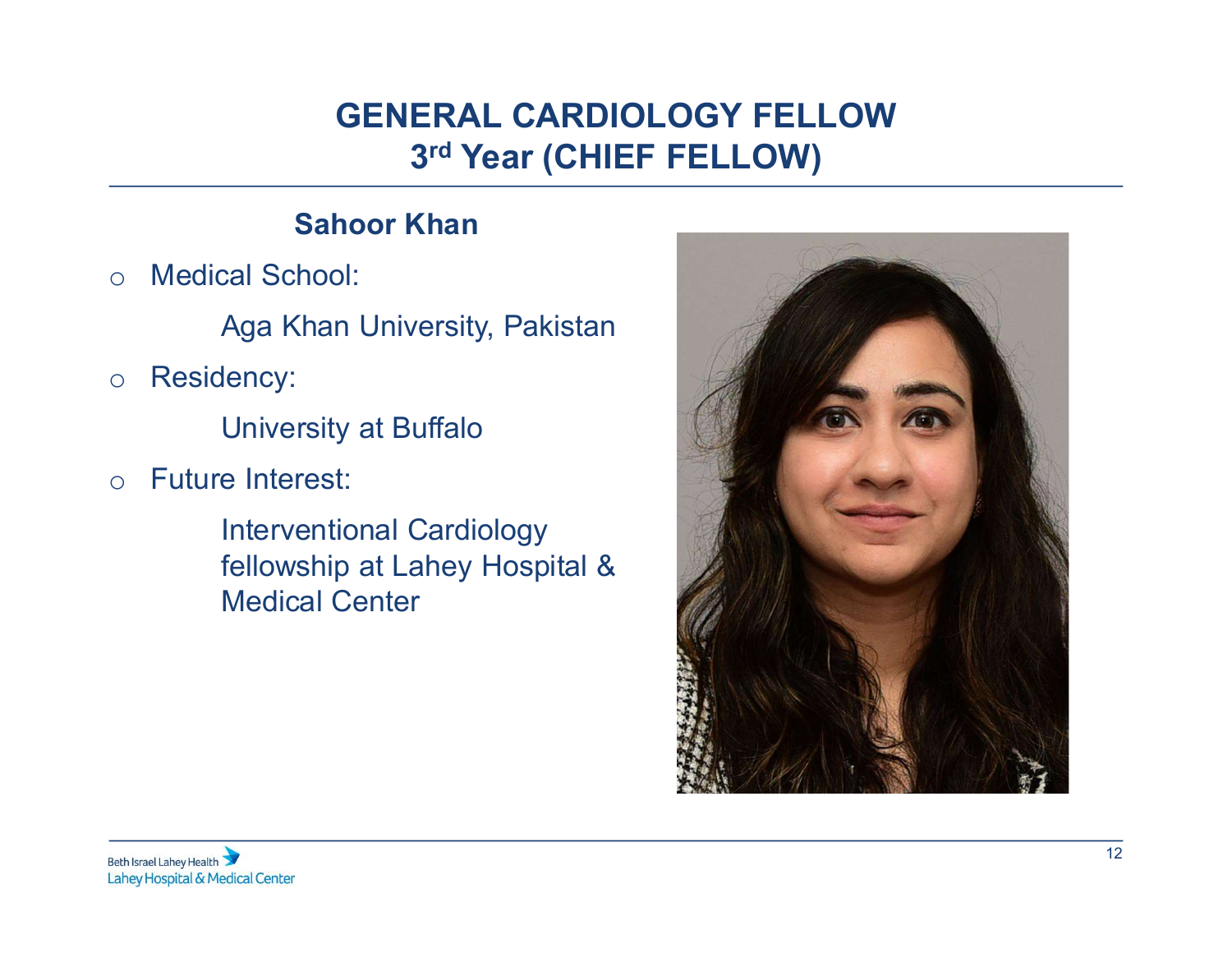# INTERVENTIONAL CARDIOLOGY FELLOW

o Medical School:

Universidad Central del Caribe, Bayamón, Puerto Rico

o Residency:

VA Caribbean Healthcare System, San Juan, Puerto Rico

o General Cardiology Fellowship:

VA Caribbean Healthcare System, San Juan, Puerto Rico

o Future Interest:

Interventional Cardiologist at San Juan, Puerto Rico

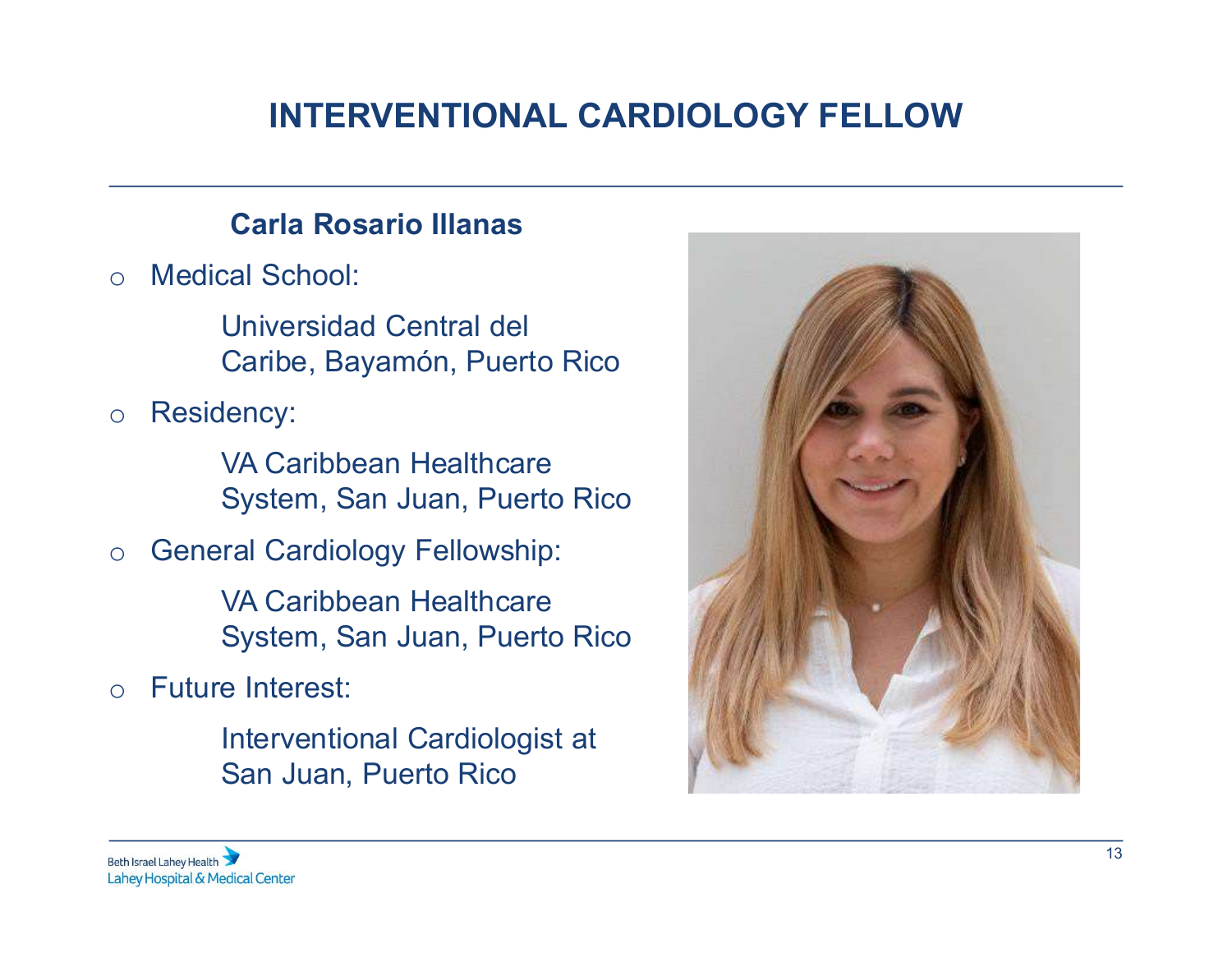# INTERVENTIONAL CARDIOLOGY FELLOW

## Mohammad Almohammadi

o Medical School:

King Saud University, Riyadh, Saudi Arabia

o Residency:

McGill University, Montreal, Canada

o General Cardiology Fellowship:

Tufts Medical Center, Boston, **Massachusetts** 

o Future Interest:

Interventional Cardiologist at King Fahad Medical City, Riyadh, Saudi Arabia

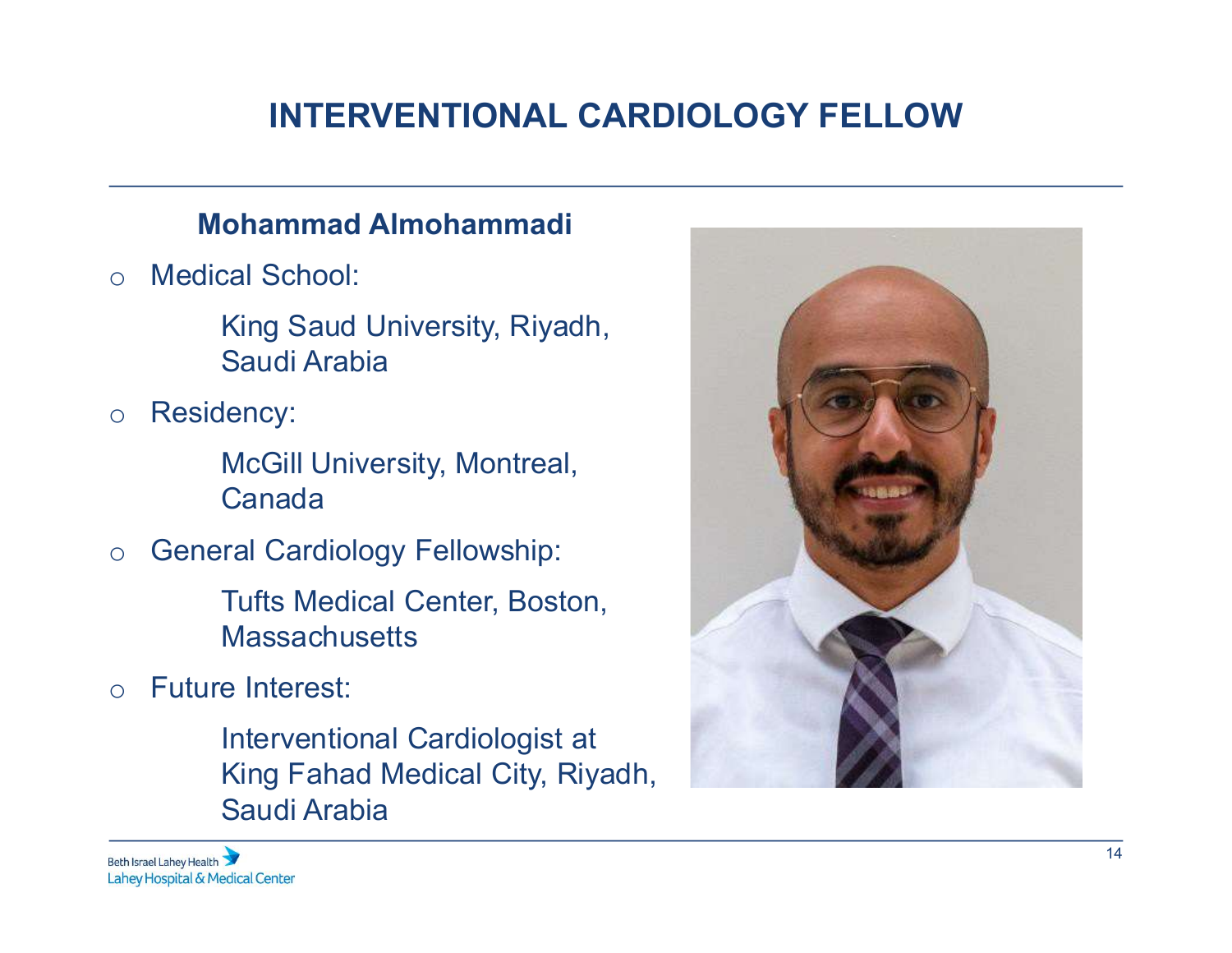# INTERVENTIONAL CARDIOLOGY FELLOW

o Medical School:

University of Massachusetts Medical School

o Residency:

Brown University, Rhode Island

o General Cardiology Fellowship:

Lahey Hospital & Medical **Center** 

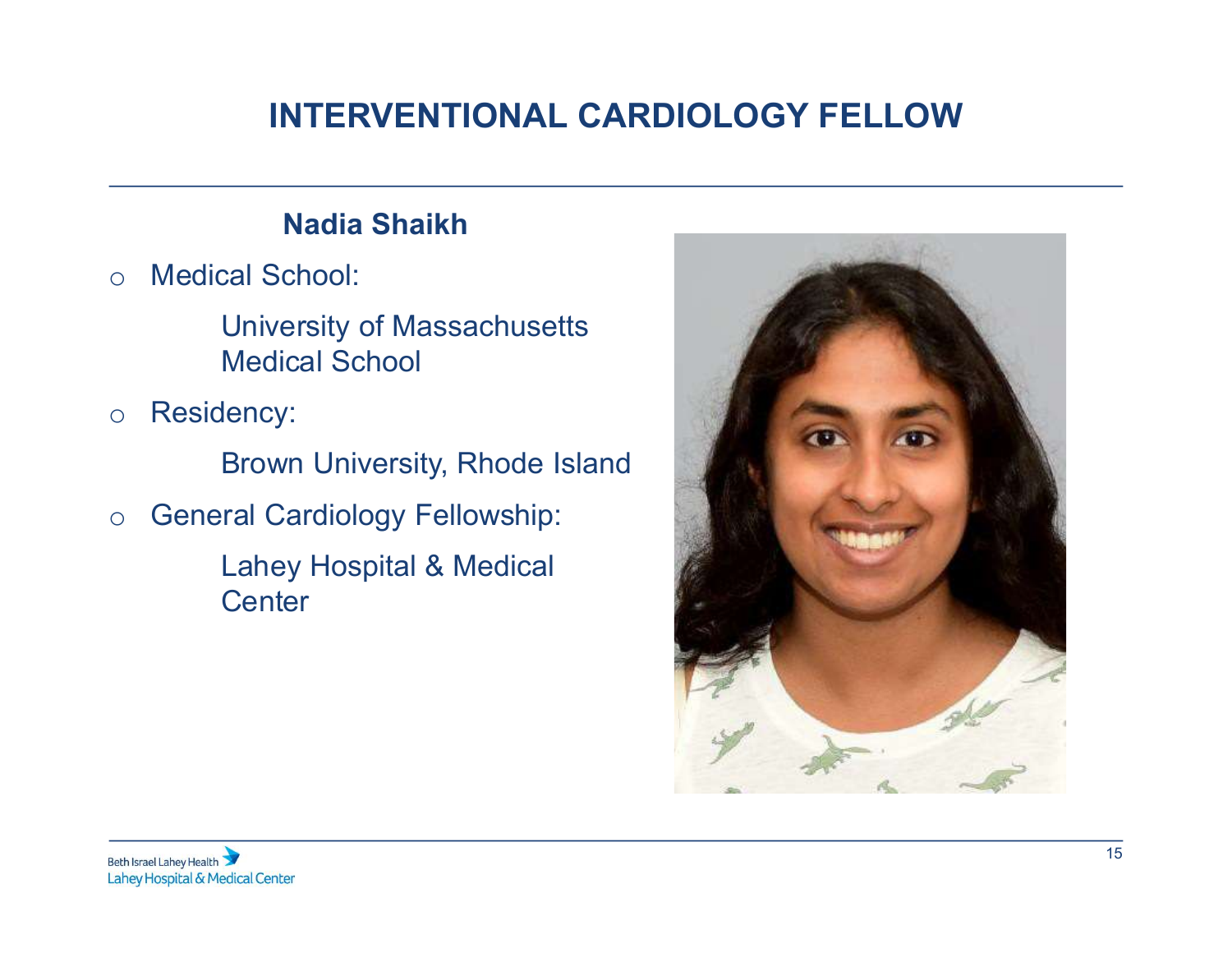# STRUCTURAL HEART DISEASE FELLOW

o Medical School:

SUNY Upstate Medical University, New York

o Residency:

Maine Medical Center

o General Cardiology:

Maine Medical Center

o Interventional Cardiology Fellowship:

Lahey Hospital & Medical Center

o Future Interest:

Interventional Cardiology Faculty at Maine Medical Center

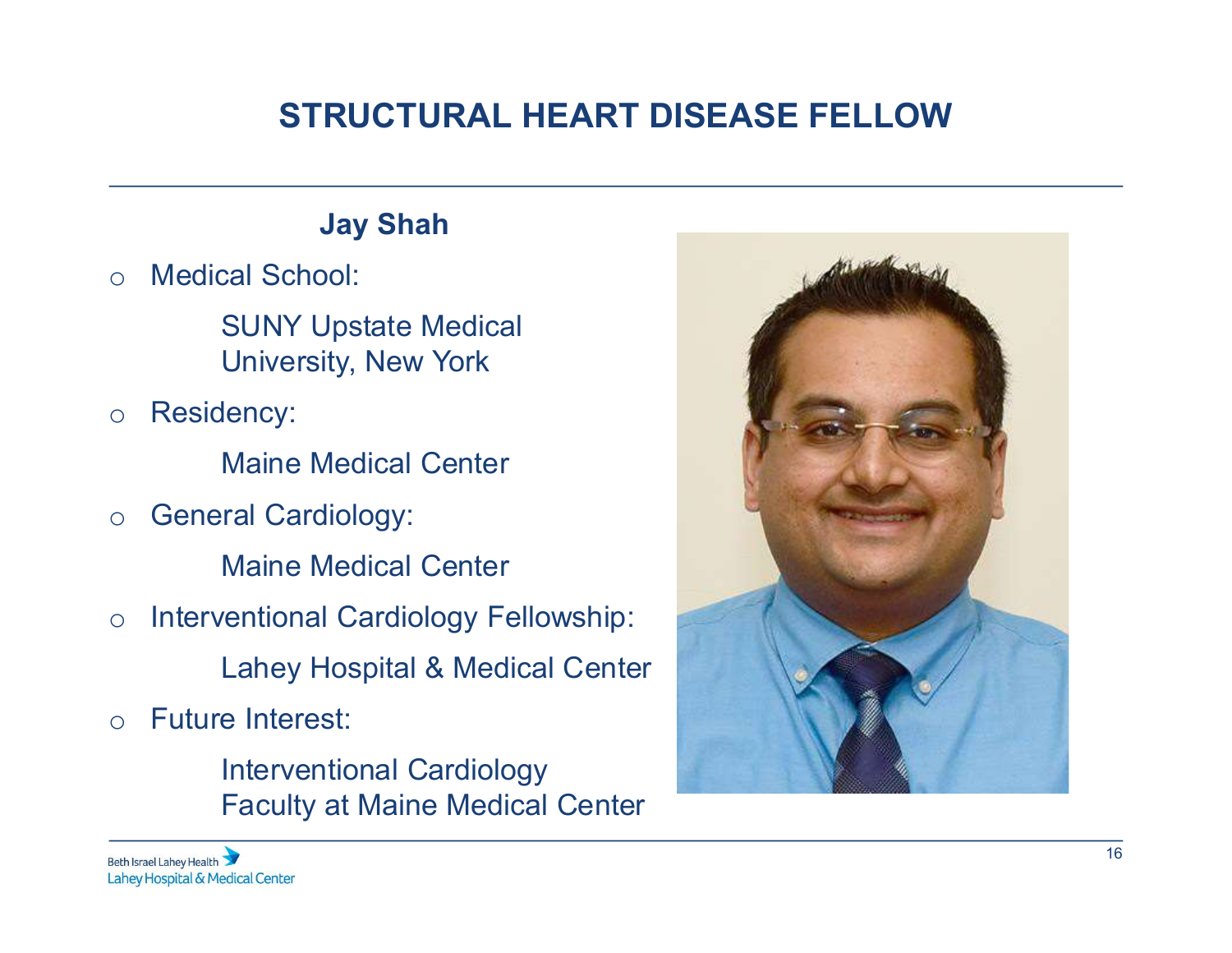# ELECTROPHYSIOLOGY FELLOW<br>
1<sup>st</sup> Year<br>
Nikhil Shah<br>
chool:<br>
ersity of Massachusetts ELECTROPHYSIOLOGY FELLOW 1 st Year

o Medical School:

University of Massachusetts Medical School

o Residency:

University of Florida Health, **Gainesville** 

o Fellowship:

University of Florida Health, **Gainesville** 

o Future Interest:

Academic Electrophysiology practice

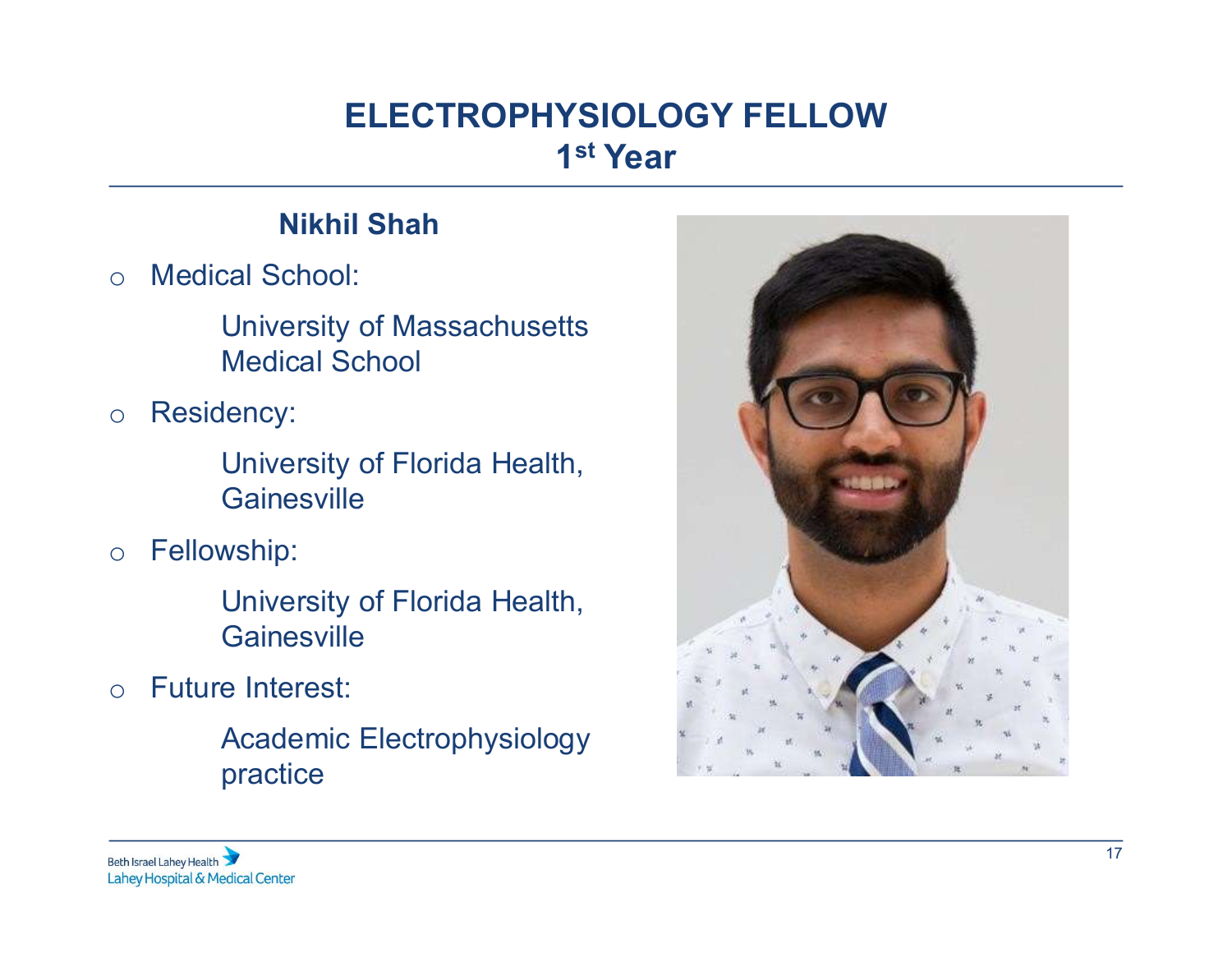# ELECTROPHYSIOLOGY FELLOW<br>
1<sup>st</sup> Year<br>
Paul Harnish<br>
chool:<br>
Parsity of Medicine & Health ELECTROPHYSIOLOGY FELLOW 1 st Year

o Medical School:

University of Medicine & Health Sciences, Basseterre, Saint Kitt's & Nevis

o Residency:

Riverside Methodist Hospital, Columbus, Ohio

- o General Cardiology Fellowship: University of Toledo, Ohio
- o Future Interest:

Private Electrophysiology practice

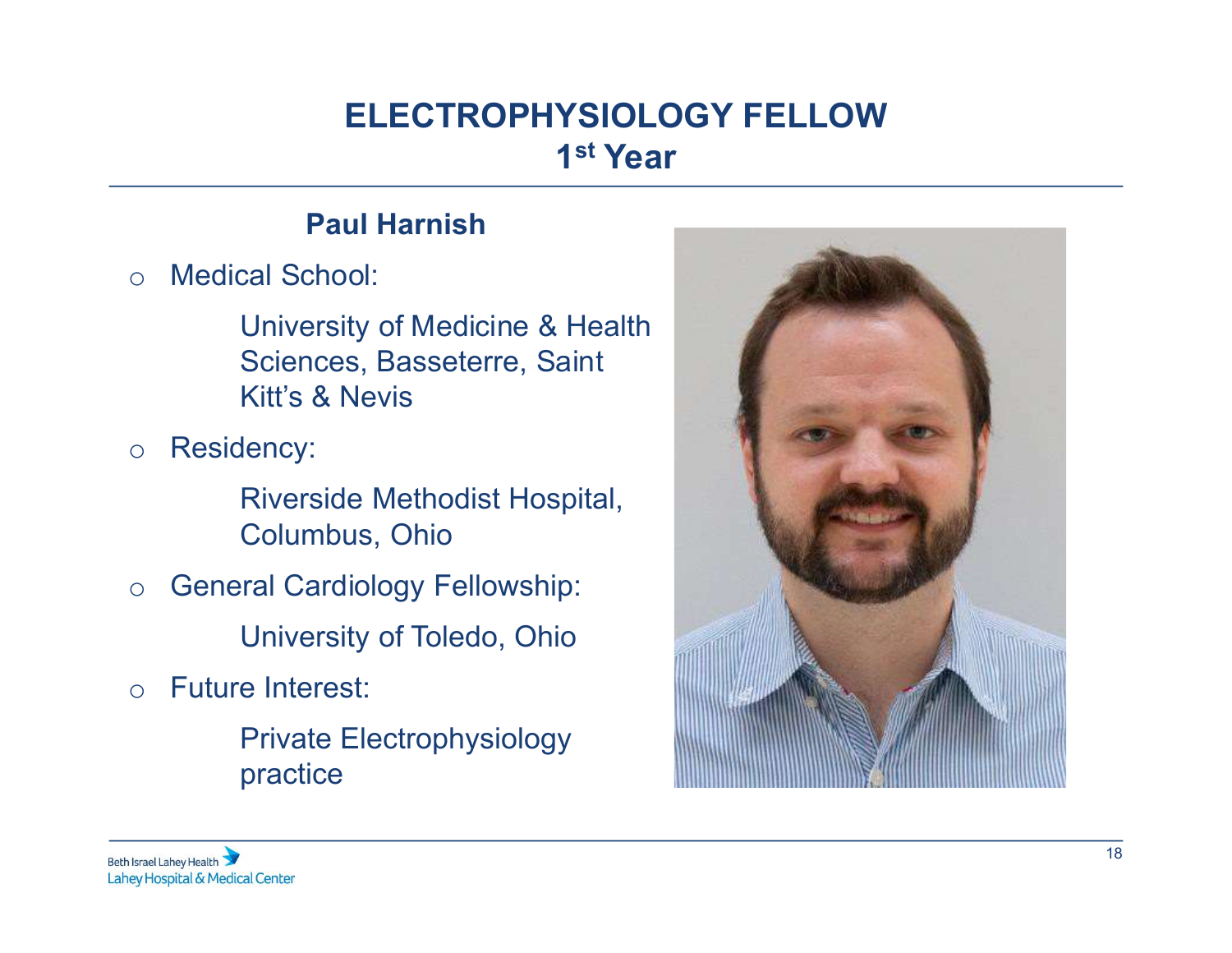# ELECTROPHYSIOLOGY FELLOW<br>
2<sup>nd</sup> Year<br>
Lucian Neville<br>
chool:<br>
Son Medical College ELECTROPHYSIOLOGY FELLOW 2nd Year

o Medical School:

Jefferson Medical College

o Residency:

Lahey Hospital & Medical Center

o General Cardiology Fellowship:

Lahey Hospital & Medical Center

- o Future Interest:
	- Electrophysiology faculty at Baystate Medical Center